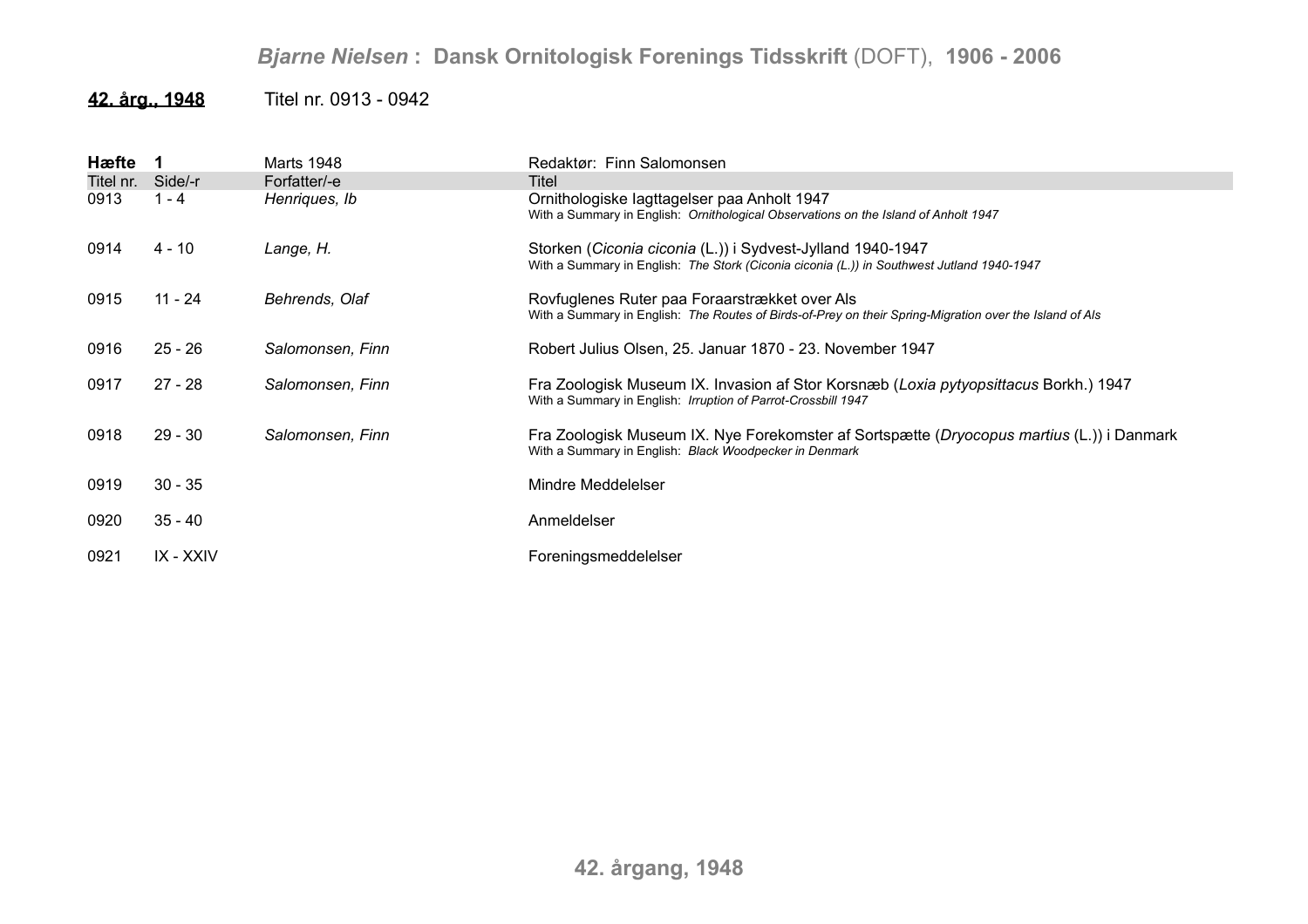## *Bjarne Nielsen* **: Dansk Ornitologisk Forenings Tidsskrift** (DOFT), **1906 - 2006**

| Hæfte 2           |             | <b>Juni 1948</b>     | Redaktør: Finn Salomonsen                                                                                                                                                                                                                                                                    |
|-------------------|-------------|----------------------|----------------------------------------------------------------------------------------------------------------------------------------------------------------------------------------------------------------------------------------------------------------------------------------------|
| Titel nr. Side/-r |             | Forfatter/-e         | <b>Titel</b>                                                                                                                                                                                                                                                                                 |
| 0922              | $41 - 47$   | Christiansen, M.     | Epidemiagtigt Sygdomsudbrud blandt Ederfugle (Somateria mollissima L.) ved Bornholm, foraarsaget<br>af dyriske Snyltere<br>With a Summary in English: Epidemic-like Outbreak of Disease, due to Zooparasites, among the Common Eiders (Somateria<br>mollissima L.) at the Island of Bornholm |
| 0923              | 48 - 49     | Swanberg, P.O.       | Något om sjöorrens (Melanitta nigra (L.)) vanligsta läten                                                                                                                                                                                                                                    |
| 0924              | $50 - 84$   | Lange, Halfdan       | Sløruglens (Tyto alba guttata (Br.)) Føde, belyst gennem Undersøgelser af Gylp.<br>With a Summary in English: The Food of the Barn-Owl (Tyto alba guttata (Brehm)), Based on an Investigation of Pellets                                                                                     |
| 0925              | $85 - 99$   | Salomonsen, Finn     | The Distribution of Birds and the Recent Climatic Change in the North Atlantic Area<br>Med et Dansk Resume: Fuglenes Udbredelse og Klimaforandringen i det nordatlantiske Omraade                                                                                                            |
| 0926              | $100 - 102$ | Salomonsen, Finn     | Fra Zoologisk Museum X. Anden Liste over grønlandske Ringfugle<br>With a Summary in English: Second Preliminary List of Recoveries of Birds Ringed in Greenland                                                                                                                              |
| 0927              | $102 - 108$ | Salomonsen, Finn     | Fra Zoologisk Museum X. Blisgaasen (Anser albifrons (Scop.)) og dens Slægtninge<br>With a Summary in English: The White-Fronted Goose (Anser albifrons (Scop.)) and its Allies                                                                                                               |
| 0928              | 109 - 112   |                      | Mindre Meddelelser                                                                                                                                                                                                                                                                           |
| 0929              | $113 - 116$ |                      | Anmeldelser                                                                                                                                                                                                                                                                                  |
| Hæfte 3           |             | September 1948       | Redaktør: Finn Salomonsen                                                                                                                                                                                                                                                                    |
| Titel nr. Side/-r |             | Forfatter/-e         | <b>Titel</b>                                                                                                                                                                                                                                                                                 |
| 0930              | $117 - 124$ | Løvenskiold, H. L.   | Ornithologiske iagttagelser i Norge i 1947<br>With a Summary in English: Ornithological Observations in Norway in 1947                                                                                                                                                                       |
| 0931              | 125 - 148   | Andersen, F. Søgaard | Contributions to the Biology of the Ruff (Philomachus pugnax (L.)) II<br>Med et Dansk Resume: Bidrag til Brushanens (Philomachus pugnax L.)) Biologi II                                                                                                                                      |
| 0932              | 149 - 161   | Christiansen, Arthur | Fuglelivet paa Ulfshale og Nyord<br>With a Summary in English: The Bird-Life of Ulfshale and Nyord                                                                                                                                                                                           |
| 0933              | 162 - 164   | Keve, Dr. A.         | Preliminary Note on the Geographical Variation of the Hazel-Grouse (Tetrastes bonasia (L.))<br>Med et Dansk Resume: Foreløbig Meddelelseom Hjerpens (Tetrastes bonasia (L.)) geografisk Variation                                                                                            |
| 0934              | 165 - 169   |                      | Mindre Meddelelser                                                                                                                                                                                                                                                                           |
| 0935              | 169 - 172   |                      | Anmeldelser                                                                                                                                                                                                                                                                                  |